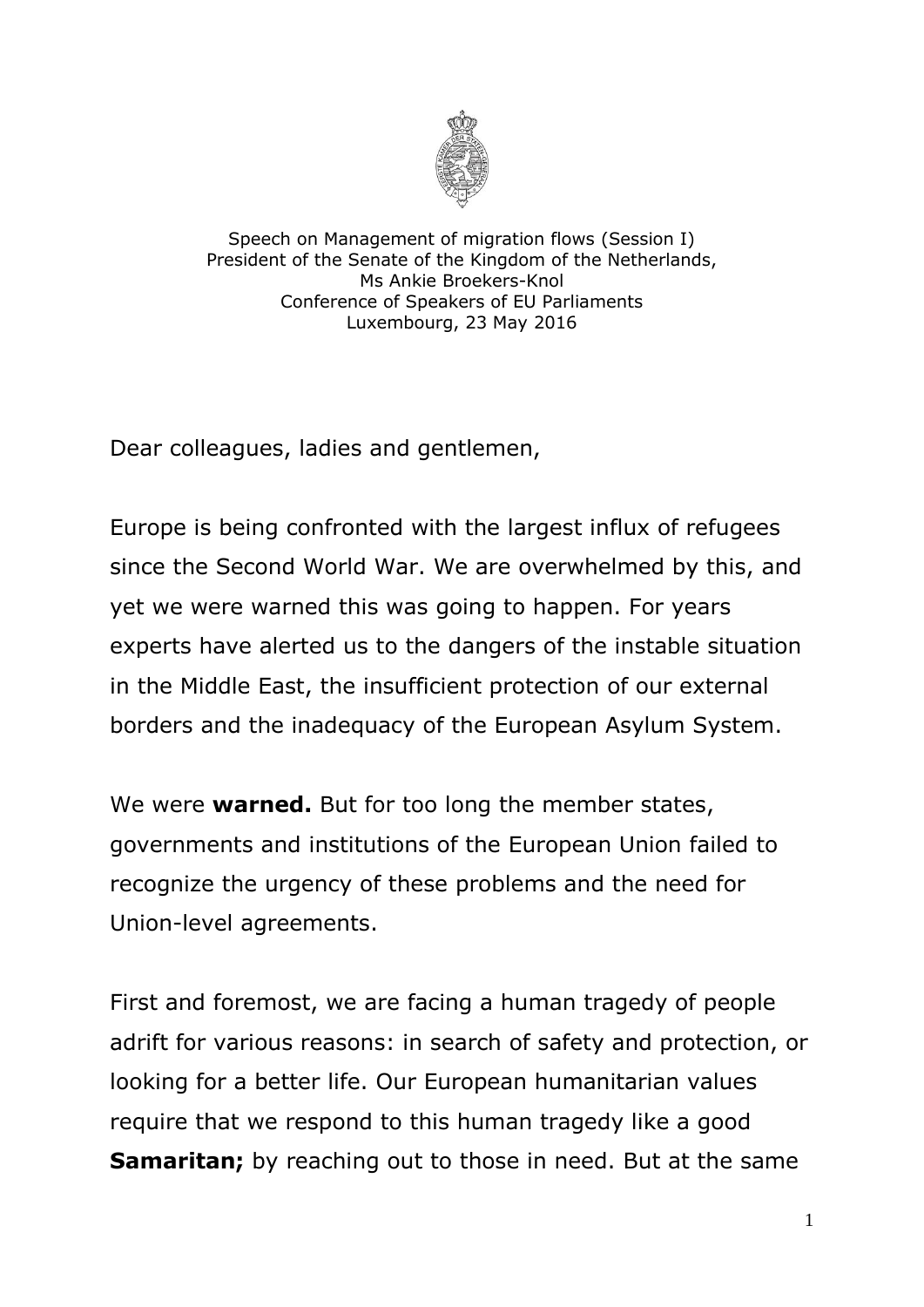time we know there are no easy solutions and that our response to this crisis has to be **sustainable** in the long run.

The impact of the crisis is felt acutely by our citizens. EU member states are struggling to cope, especially since the summer of 2015. And because of the disproportionate burden faced by some countries, tensions in the EU have been rising.

We must also be aware that last year, according to a report by Europol and Interpol, migrant smuggling networks earned at least a staggering 4.4 Billion euro. All this by profiting from human despair and taking advantage of gaps in European border control.

In an effort to reduce irregular migration and encourage a more ordered approach, the European Union has struck a revolutionary deal with **Turkey.** A deal that was born from a harsh political and humanitarian truth. For now, it appears the first elements of the deal are working and that the influx of refugees has become more manageable. However, a structural cooperation can only work if both parties stick to what was agreed and stand firmly in upholding the **Rule of Law** and respecting human rights.

In any case, the migrant crisis has made one thing more apparent than ever: no country can manage it alone. European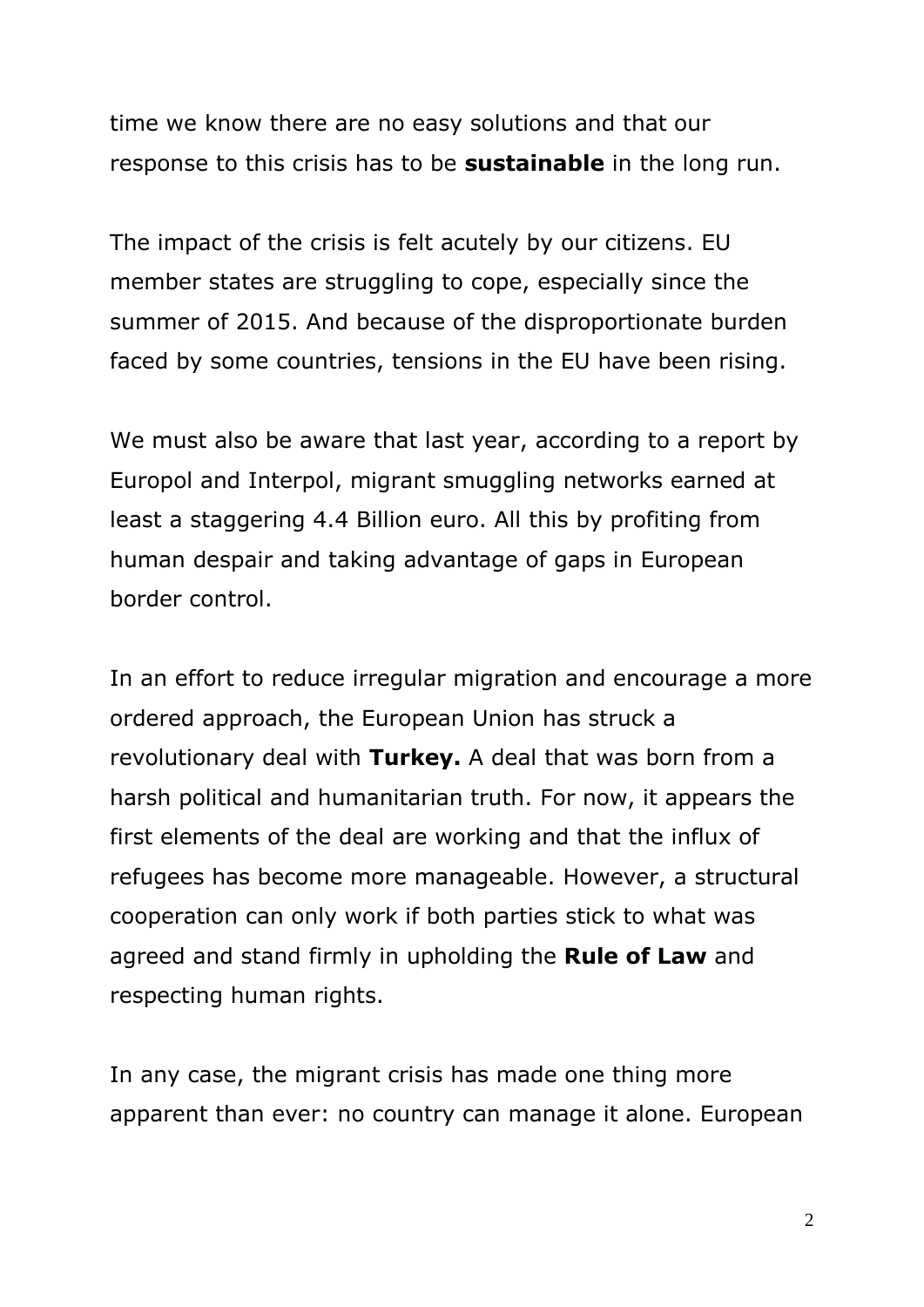member states have to **work together** to achieve goals that go beyond the interests of the individual sovereign state.

That means that we have to create an approach to asylum that is based on **solidarity**. We all need to carry the burden. Of course, there are limits to what a country can contribute. I sympathise with countries in Eastern Europe that are still relatively young democracies and trying to set up a stable, well-functioning, economically viable state. And that are bearing a great burden in protecting our external borders. We have to find a fair and proportional way of sharing our responsibilities. But failing to adhere to the norms resulting from the shared decision-making process undermines the legal order of the EU.

Tackling this crisis requires a **considerable investment** by all member states. Working together is the only way the EU can maintain its position as a solid block, as the world's largest economy and as a unique political partnership. No member state would succeed in maintaining their position alone. This is, may I add, even true for the United Kingdom, I believe.

Tackling the crisis also requires that we combat abuse of the **asylum procedure** and that we improve the prospects of those who have a legitimate claim for asylum.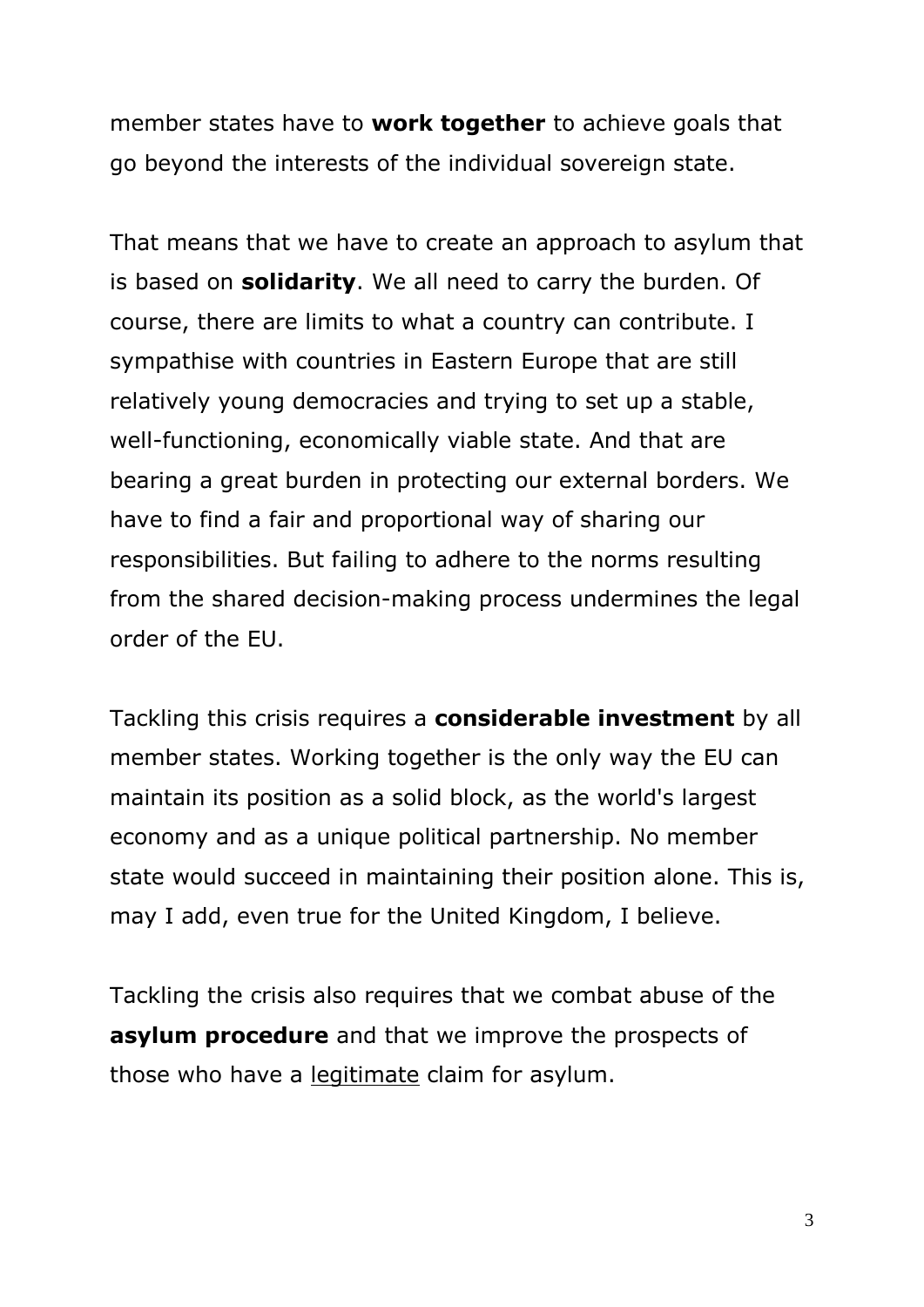The EU needs to create a **clear, standardised approach** to asylum seekers, with agreements about return and readmission with safe countries outside the EU. Although the motives of economic refugees are understandable and undeniably sombre: choices have to be made. As President Juncker said at the debate in the European Parliament in April 2015: the continent of Europe cannot be the one and only refuge for fighting poverty and hunger in the world.

Creating a common asylum and migration policy also requires substantial investments in reception centres. Authorities must be able to tell asylum seekers as soon as possible if they have a legitimate claim. Scandinavian countries do this efficiently.

The management of the **external borders** plays an extremely important role in creating a standardised approach. Strengthening our external borders is urgently needed. For instance by providing more coast guard vessels with crews, a measure at reasonably low costs. Let us find the political will to devote money and manpower to this. It is the only way in which we can prevent the permanent closure of the internal Schengen borders. Permanent closure would not only cause severe economic and social damage, it would obstruct the quintessence of our Union: internal free movement.

However, the migration issue cannot be reduced to an issue of border management and asylum policy. The answer must be embedded in a coherent foreign policy. If we want to find a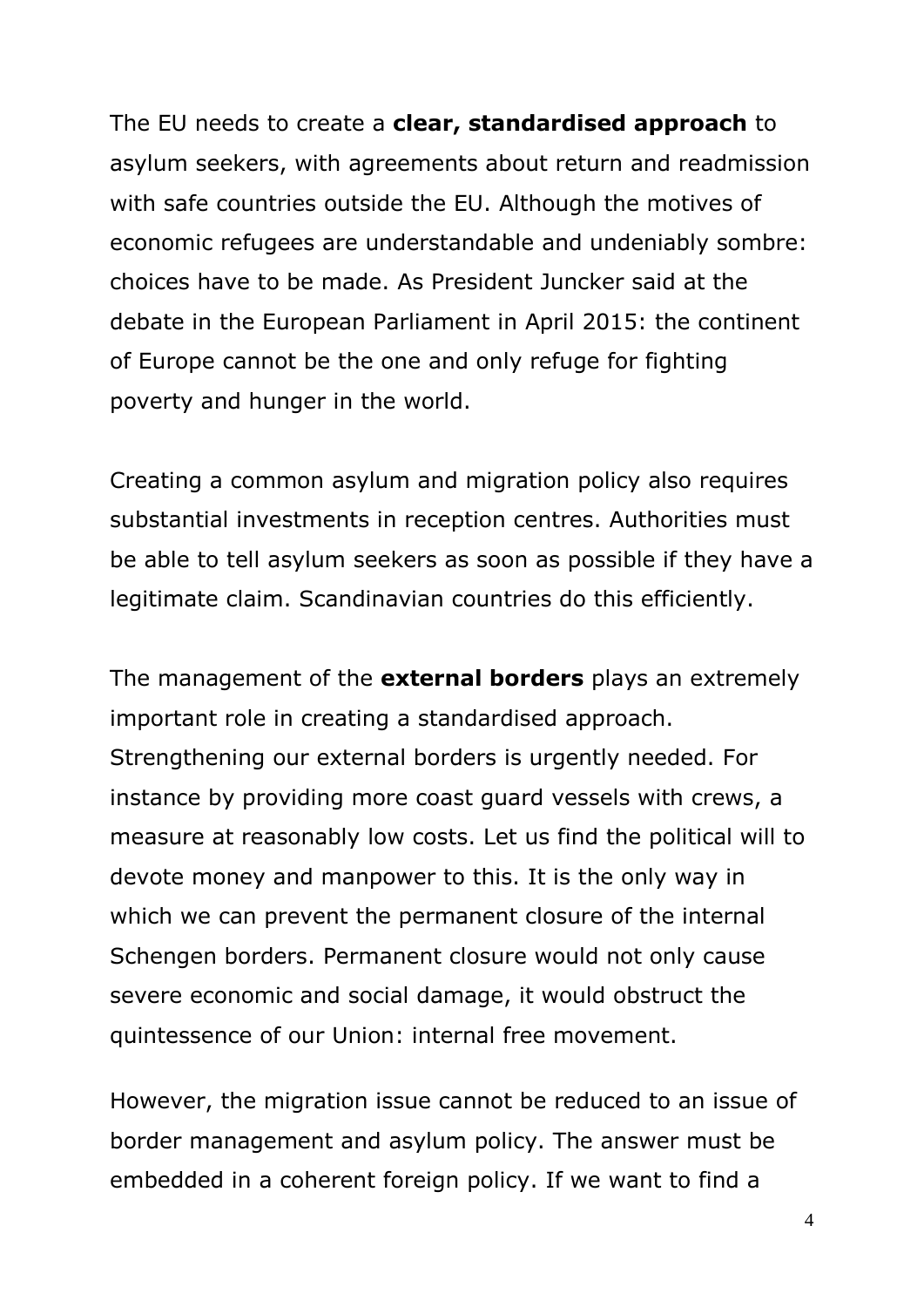structural solution we have to help tackle the **root causes**: war and instability in the Middle East and Africa. The EU has to strengthen its defence cooperation and boost its development aid. Let us not forget that the migration and refugee crisis is putting an extremely heavy toll on Syria's neighbours particularly Jordan, Lebanon and Turkey - who are hosting a staggering number of refugees. The expectation that these counties will continue to receive endless amounts of refugees, is wholly unrealistic.

If the EU does not contribute to tackling the root causes of migration, we are bound to be overwhelmed by it time and time again. It has become clear that the unstable and volatile situation in the Middle East will continue to provide a migration flow. In that flow, the number of people arriving from African countries has skyrocketed and is not expected to decrease. In addition, experts are warning us of increased environmentallymotivated migration.

Ladies and gentlemen,

We were warned, and we are warned. For the current crisis the EU was insufficiently prepared. Let us not repeat that mistake and step up our efforts in confronting the continuing migration flows and the new migration flows which will certainly arise. National parliaments and the European Parliament have an **important role** to play in this. We can urge our governments